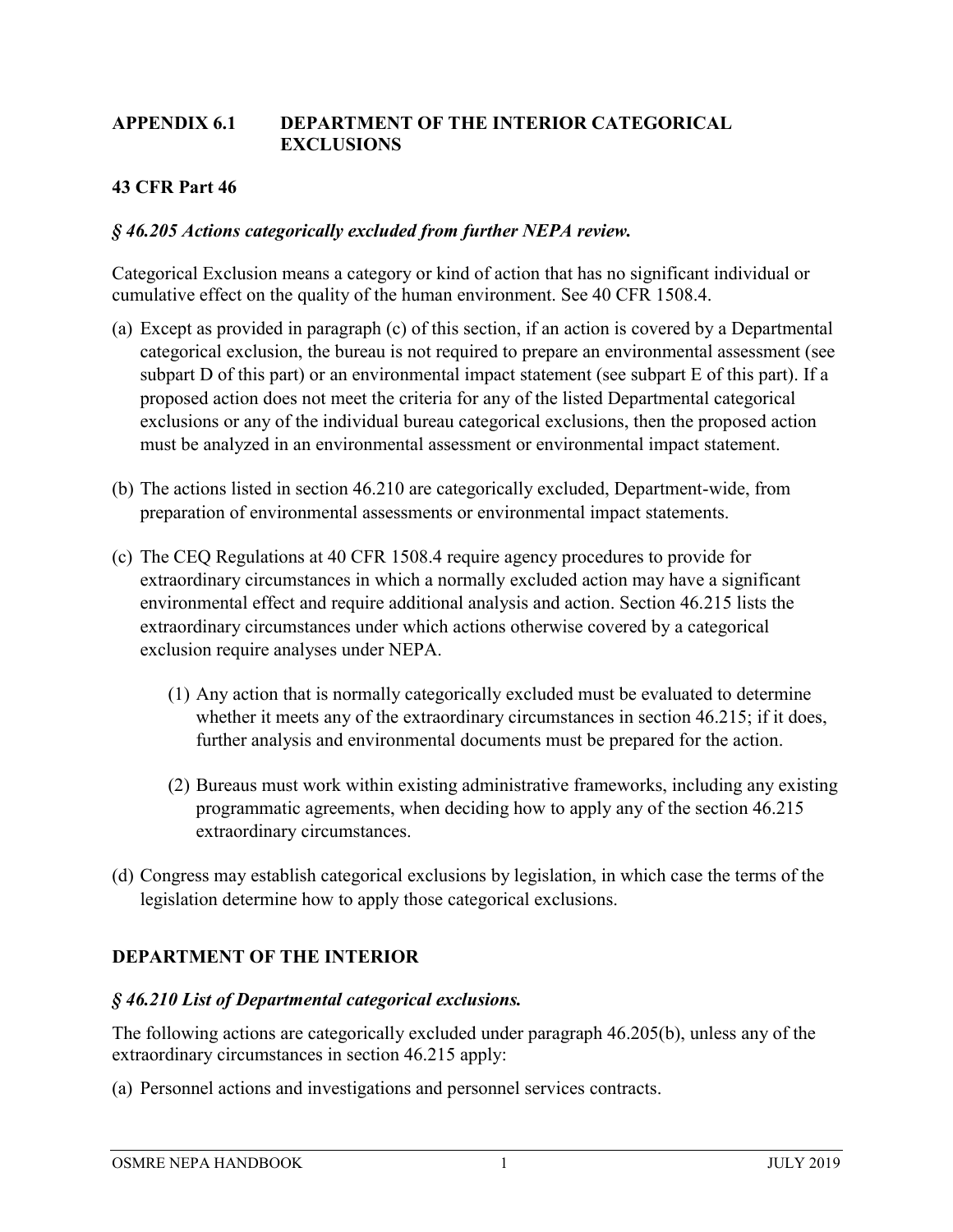- (b) Internal organizational changes and facility and bureau reductions and closings.
- (c) Routine financial transactions including such things as salaries and expenses, procurement contracts (e.g., in accordance with applicable procedures and Executive Orders for sustainable or green procurement), guarantees, financial assistance, income transfers, audits, fees, bonds, and royalties.
- (d) Departmental legal activities including, but not limited to, such things as arrests, investigations, patents, claims, and legal opinions. This does not include bringing judicial or administrative civil or criminal enforcement actions which are outside the scope of NEPA in accordance with 40 CFR 1508.18(a).
- (e) Nondestructive data collection, inventory (including field, aerial, and satellite surveying and mapping), study, research, and monitoring activities.
- (f) Routine and continuing government business, including such things as supervision, administration, operations, maintenance, renovations, and replacement activities having limited context and intensity (e.g., limited size and magnitude or short term effects).
- (g) Management, formulation, allocation, transfer, and reprogramming of the Department's budget at all levels. (This does not exclude the preparation of environmental documents for proposals included in the budget when otherwise required.)
- (h) Legislative proposals of an administrative or technical nature (including such things as changes in authorizations for appropriations and minor boundary changes and land title transactions) or having primarily economic, social, individual, or institutional effects; and comments and reports on referrals of legislative proposals.
- (i) Policies, directives, regulations, and guidelines: that are of an administrative, financial, legal, technical, or procedural nature; or whose environmental effects are too broad, speculative, or conjectural to lend themselves to meaningful analysis and will later be subject to the NEPA process, either collectively or case-by-case.
- (j) Activities which are educational, informational, advisory, or consultative to other agencies, public and private entities, visitors, individuals, or the general public.
- (k) Hazardous fuels reduction activities using prescribed fire not to exceed 4,500 acres, and mechanical methods for crushing, piling, thinning, pruning, cutting, chipping, mulching, and mowing, not to exceed 1,000 acres. Such activities:
	- (1) Shall be limited to areas—
		- (i) In wildland-urban interface; and
		- (ii) Condition Classes 2 or 3 in Fire Regime Groups I, II, or III, outside the wildland-urban interface;